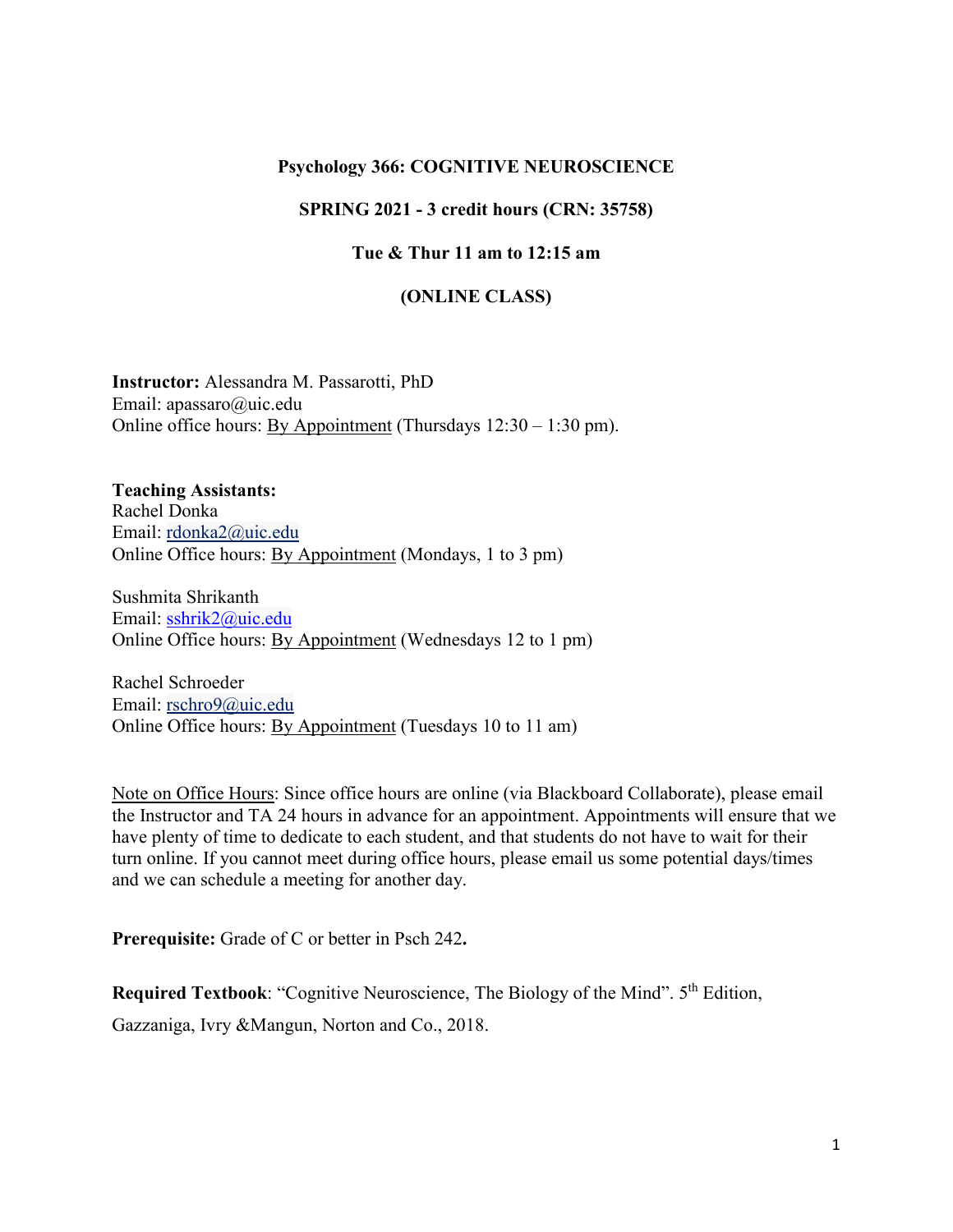**Welcome to Psch 366: Cognitive Neuroscience.** Our goal for this class is to make learning as impactful as possible this semester, while also acknowledging the stress and anxiety you may be feeling about the uncertainties in your daily routines and educational experiences related to COVID-19. We will strive to abide by two overarching principles: 1) engage in clear and frequent two-way **communication** regarding our expectations of you, the class workflow, and unexpected challenges arising that may impede your participation in required class sessions, including exams, or timely completion of assignments; 2) build an **inclusive learning community** in which we all abide by the same ground rules and ethical code of conduct. We look forward to connecting with you this semester. We will do our best to support your learning experience by listening to your needs and by conducting this course with compassion, empathy, and patience.

**Readings**: Lecture notes, readings, study guides and instructions for assignments will be posted on Blackboard [\(http://blackboard.uic.edu\)](http://blackboard.uic.edu/) every week. Please make sure that you have access to Blackboard for this class, and that you can receive class emails through your UIC email account.

**Course Description.** This course will cover the foundations of Cognitive Neuroscience, and provide students with a thorough understanding of the neural bases of cognition, affect, and human behavior. In particular, the course will focus on neuroanatomy, hemispheric specialization and brain development, vision, audition, as well as higher order cognitive functions, such as attention, language, executive functions, learning and memory, consciousness and emotion regulation. Students will learn important skills to evaluate current research in Cognitive Neuroscience**.** They will learn to critically evaluate published findings on brain functioning and organization, scientific literature and interpret scientific data to address specific research questions. Moreover, students will learn about brain imaging techniques (e.g. fMRI, EEG) used in cognitive neuroscience to examine cognitive and affective functions. Student will also participate in online experiments, and write short research essays on cognitive neuroscience paradigms and research findings using APA format.

**Our Inclusive Learning Environment**. UIC values diversity and inclusion. We will do our best to make every student feel welcome, engaged, and respected for their opinions. Regardless of age, disability, ethnicity, race, gender, gender identity, sexual orientation, socioeconomic status,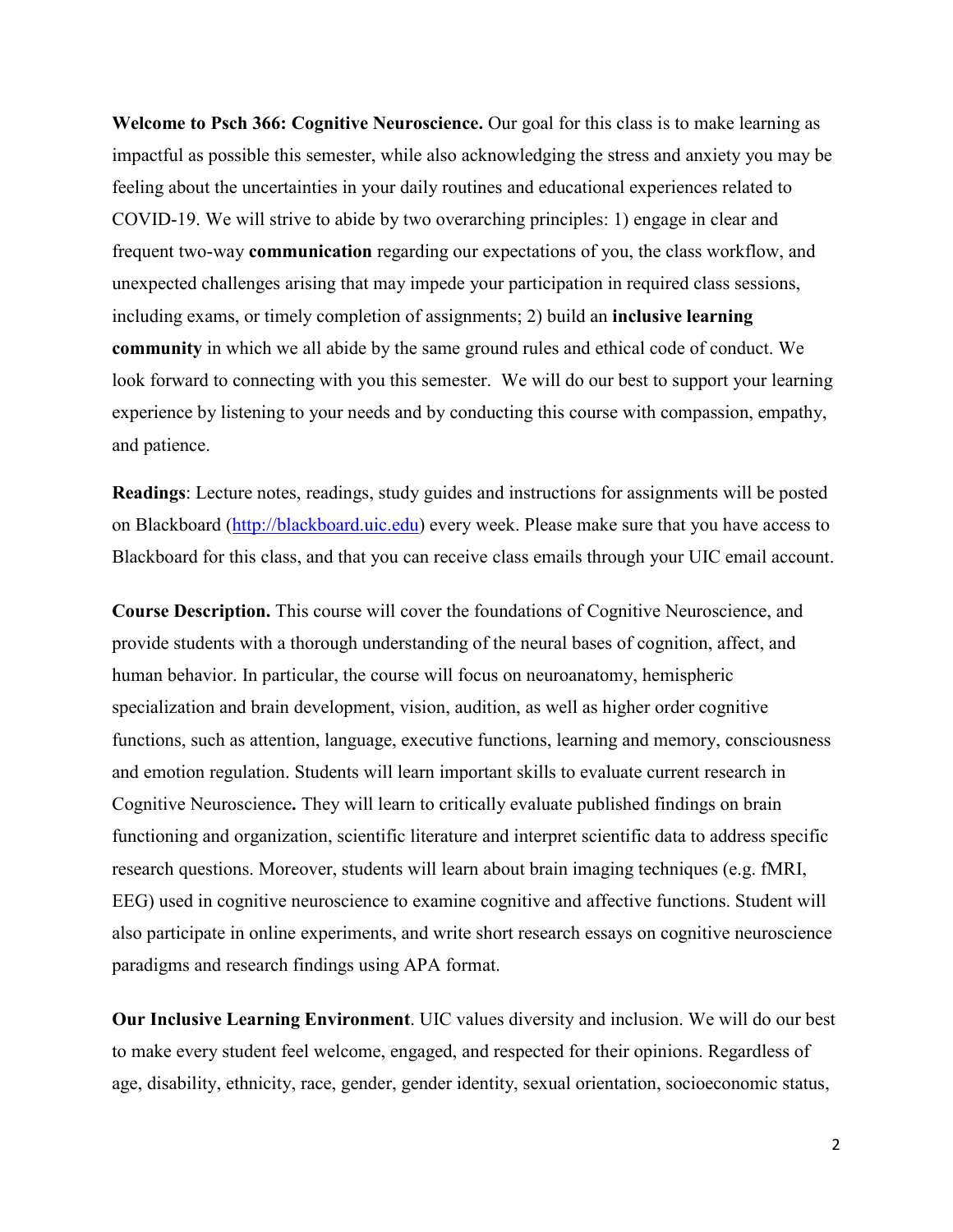geographic background, religion, political ideology, language, or culture, we expect all members of this class to contribute to a respectful, welcoming, and inclusive environment for every other member of our class. If there are aspects of the instruction or design of this course that result in barriers to your inclusion, engagement, accurate assessment or achievement, please notify the Instructor as soon as possible.

**Synchronous Class Format and Attendance**. This class will be online, and it will be "synchronous". For the vast majority of the meetings we will have **"live" online classes, on T/R from 11 to 12:15 pm, starting on 1/12/2021**. Lectures will cover the Instructor's lectures notes, assigned materials, class discussions and class activities. **To join the live online class please click on "Collaborate" in Blackboard. You will then be prompted to join the class session**. Occasionally there may be some pre-recorded lessons. Students will be informed in advance when this the case.

**Online Attendance.** Studies show that students who attend class regularly learn more and do better with the class**.** The class sessions will be as interactive as possible. Therefore, your participation is essential. Attendance is greatly recommended, in order to be more engaged with the class community, learn about the class experiments and report writing, and be fully engaged with the class research activities.

**Communicating in Class**. We understand that it is much easier to talk and ask questions during a face-to-face class than during an online class. However, we are trying to re-create the in-person class interactions as much as possible. Please do not feel intimidated, your questions and comments are always very welcome! The Instructor will often ask if there are any questions and leave some time for students to ask them. Please use your microphone as much as possible for questions. The instructor will also answer the Blackboard chat messages during times set aside for this purpose. While we want to ensure that everybody feels included and respected during our classes, also please be respectful toward others while asking/answering questions or making comments. Please be kind to one another, and keep an open mind about different cultural aspects, different points of views and scientific opinions. Actions, text messages and talks that are disrespectful to students or the Instructor, and that disrupt the classroom will be reported to the appropriate UIC officials.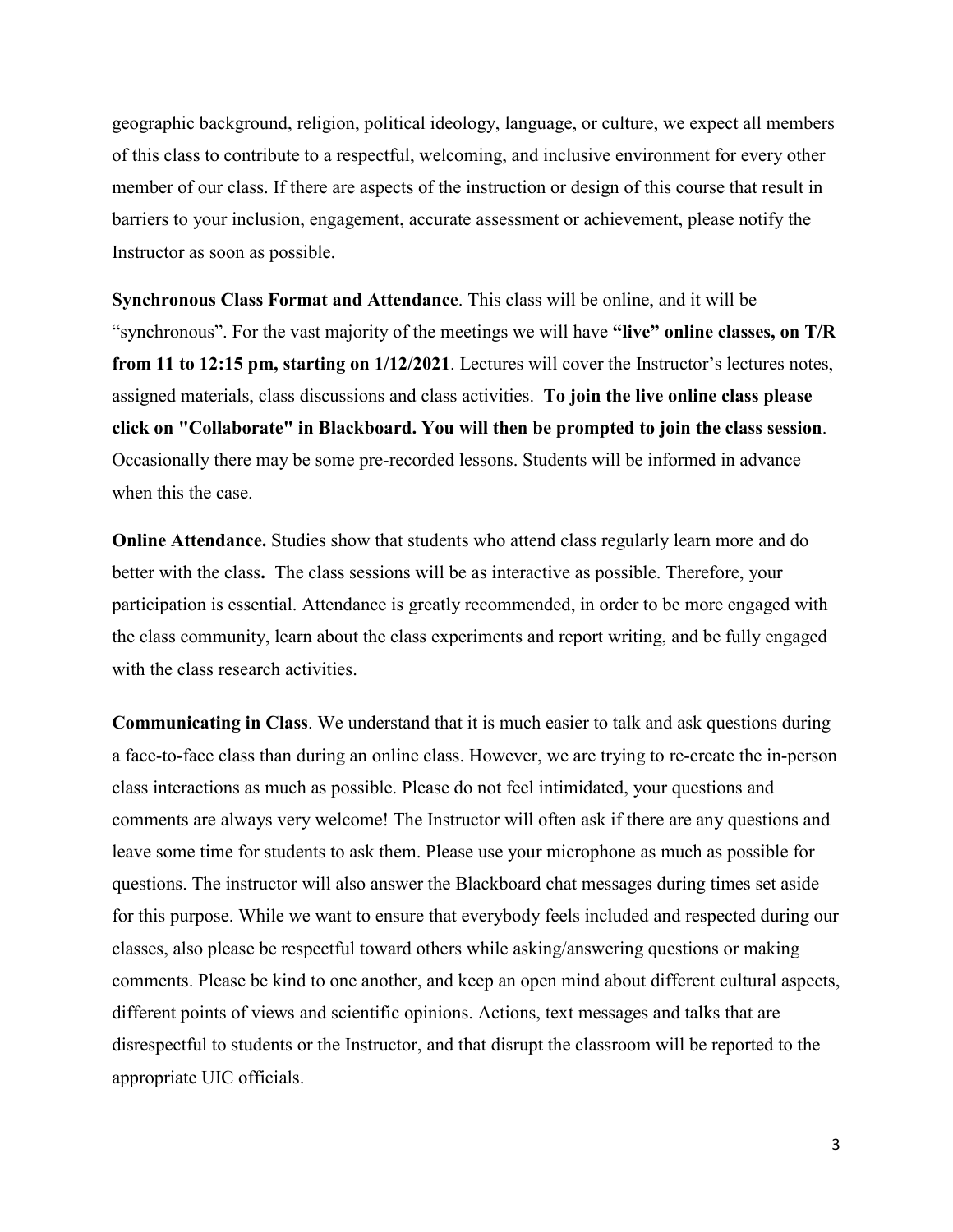NOTE: We will usually record the synchronous class sessions for students who are unable to attend synchronously. The recording feature for others is disabled so that no one else will be able to record this session. The recorded class sessions will be posted on our Blackboard class website unless otherwise notified. If you have privacy concerns and do not wish to appear in the recording, turn OFF your video and notify the Instructor in writing (via email) asap and prior to the next class session. If you would like to ask a question, you may do so privately through the chat feature by addressing your question to me or the TA only (and not to "everyone"), or you may contact me or your TA by another private method, which we will agree upon in advance of class. If you have questions or concerns about this video recording policy, please contact the Instructor before the end of the first week of class.

**E-mail Communications.** E-mail is the best way to reach us! Please email us with any questions or concerns you may have about the course and study materials. *Prompt communication is a smart strategy to ensure that we can help you effectively*! When you contact us by email please include "psch 366" in the subject line, since we teach a few different classes. We will check emails during weekdays, or regular business hours, M - F (9 am to 5 pm) and will return your email within 24 - 48 hours.

**Blackboard.** Our Blackboard course site ([\(http://blackboard.uic.edu\)](http://blackboard.uic.edu/) has been organized to facilitate both access to course materials and to a broad array of UIC campus resources and community information such as advising support, online events, health and wellness tools, etc. The information is provided at the university, college, and department/course levels to help you more efficiently navigate to the resources and tools you need to be successful in your courses this semester. Students are expected to log into the course site regularly to learn about any developments related to the course as well as to upload assignments and communicate with classmates. For all technical questions about Blackboard, email ACCC Learning Technology Solutions at [LTS@uic.edu.](mailto:LTS@uic.edu)

### *Please get started by checking these important Blackboard folders on the Main Menu*:

• **Syllabus.** A very detailed class syllabus includes course requirements, assignments and grading policies, as well as the weekly schedule and topics. Please read the syllabus carefully and let us know if you have any questions.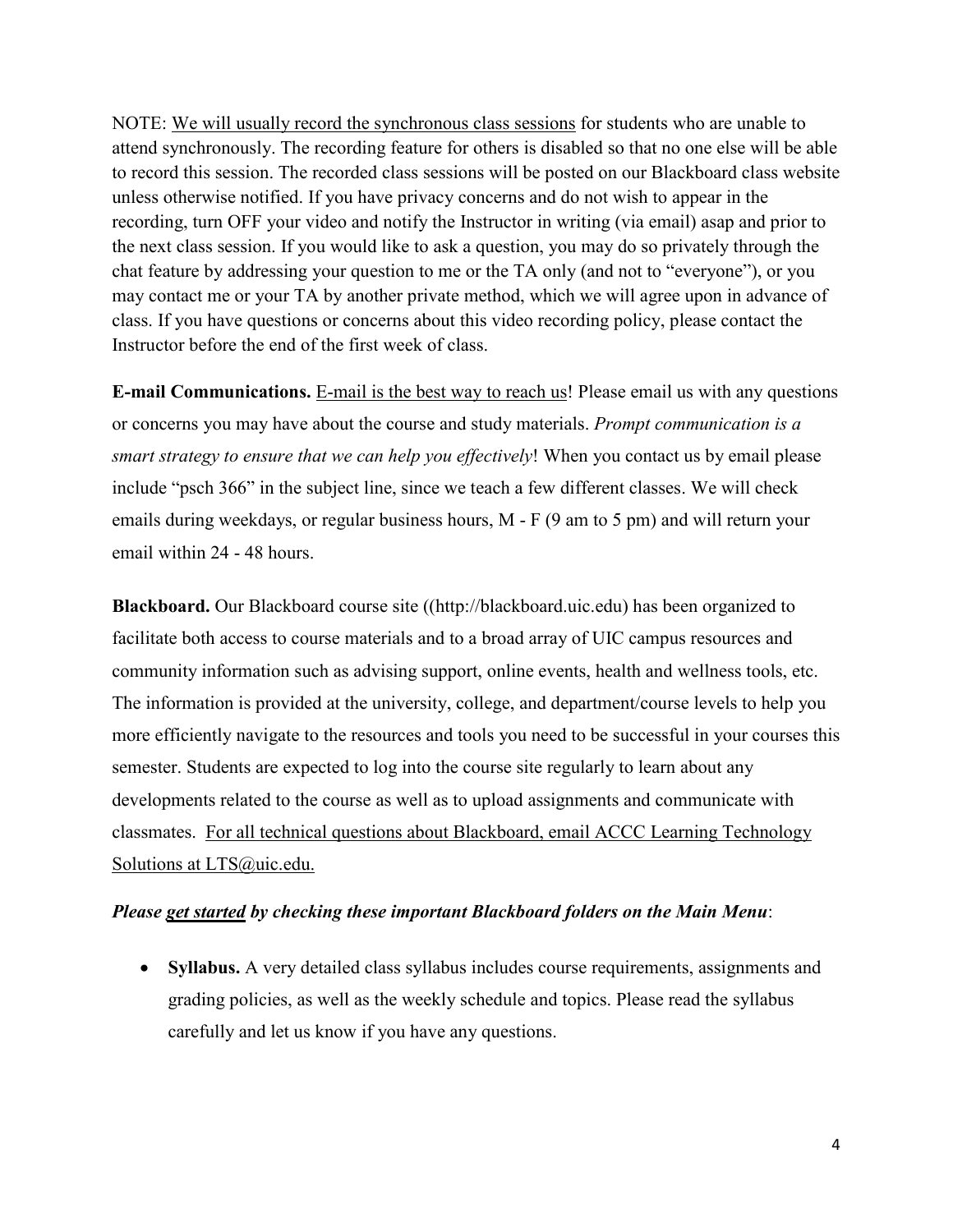- **Getting Started.** This folder contains general information about Blackboard, technical requirements, general UIC resources, online etiquette guidelines, and how to get textbooks at UIC.
- **About this Course.** This folder contains general information about the Course content and organization, the course learning objectives, and information about the Instructor and TAs.
- **Weekly Content Folder.** Every week lecture notes, assignment instructions, and class materials are posted on Blackboard under the folder "Weekly Content" (weeks 1-15). Please check this folder at the beginning of each week to know what you need to work on, and any dues assignments, for any given week.
- **Class Announcements.** Please check Class Announcements regularly, in order to be upto-date with all the important information for the class.
- **Discussion Forum.** A few extra-credit opportunities may be offered via the Discussion Forum, as a useful tool to engage students in guided class discussions. Students will be informed in advance when extra-credit opportunities are offered.
- Additional folders are going to be created on Blackboard for exams, research essays, study guides, exam practice questions, final paper instructions etc.

# **COURSE REQUIREMENTS AND GRADES**

The final grade will be obtained from scores on: 4 exams, two research experiments/essays, plus extra credit points accumulated during the semester.

• **EXAMS**. Four non-cumulative exams will be administered during class times. The first three exams will have a multiple choice and short essay format, while the last exam will have only a multiple choice format. All exams will be administered online through Blackboard. Each exam will cover lecture content, book chapters, class discussions and activities, videos and case studies. Study Guides will detail the topics covered in the exams. Unless otherwise noted, the exams need to be completed within 3 hours from posting (within 6 hours for students with a Letter of Accomodation). Note that any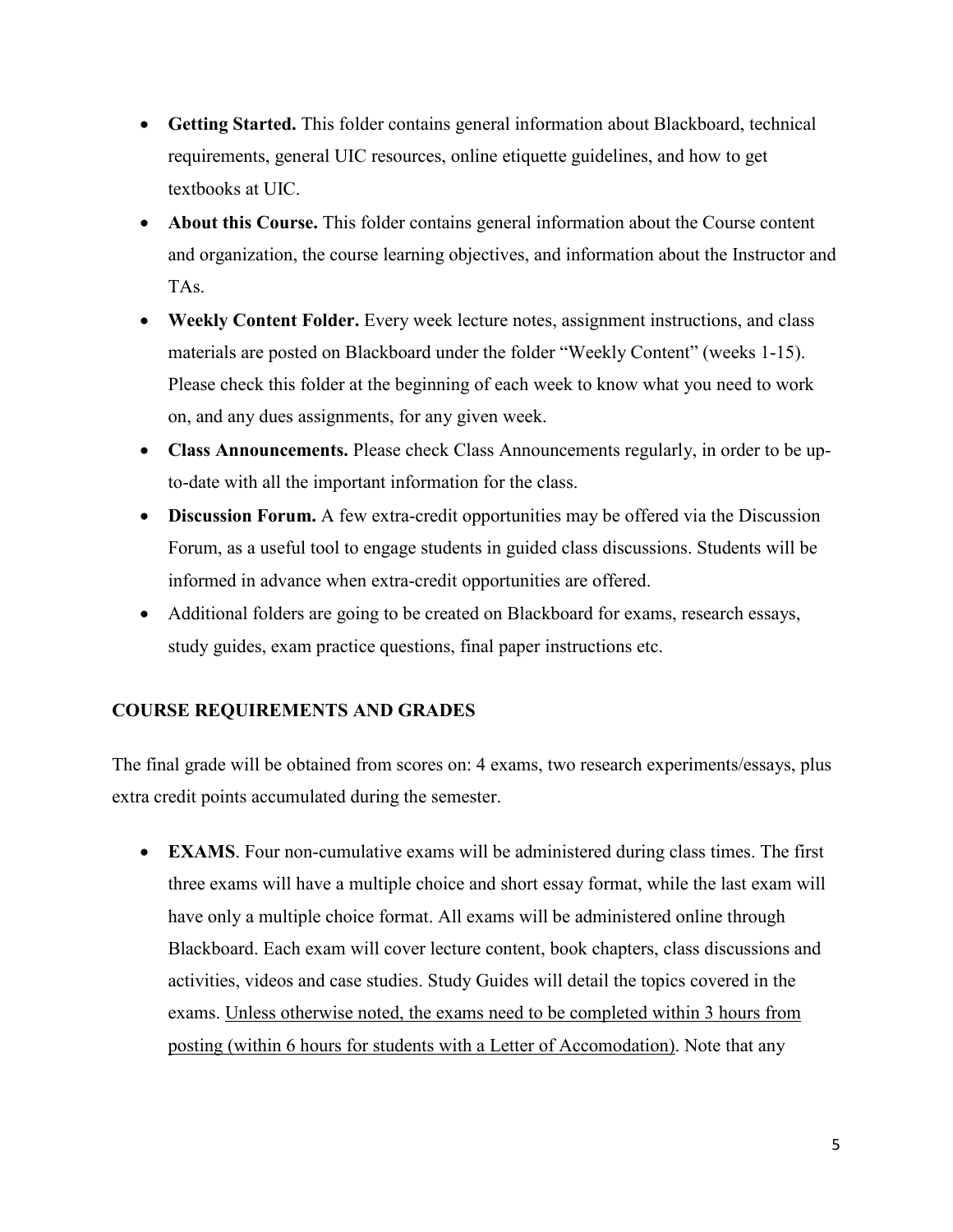evidence of plagiarism will result in a score of zero. Please let us know asap if there is a time conflict with the scheduled exams.

- Make-up Exams. Make-up exams with no penalties will be granted only in case of family or personal emergencies, illness, catastrophes or valid events, that will need to be documented (e.g., doctor's note; a relative's death certificate; religious holiday). For make-ups the student needs to contact the Instructor and TA, either before the exam or within 24 hours from the missed exam. If a student misses an exam but cannot provide any documentation on their emergency, they can take the exam within 2 days from the exam date, with a 20% penalty for every late day. When you have problems or challenges please email us as soon as possible! That is the best strategy to ensure that we can help you!
- **Two Research Essays.** Two short research essays (3 pages long), in APA format, will be due on 2/18 and 4/1. Each essay is based on an experiment discussed in class. In order to prepare for writing up each report, students need to run through a cognitive neuroscience experiment provided via the free App "ZAPS" that comes with our textbook. Instructions about these assignments will be explained in class and posted on Blackboard. Please talk to the TAs and Instructor as soon as possible if you have questions about these assignments**.** Papers must be uploaded on Blackboard and will automatically run though SafeAssign to check for plagiarism.
- **Extra-credit Essay.** An extra-credit paper (2 pages; 8 points) in a format similar to the research essays, will also be offered and will be due by 4/22. Instructions will be posted.
- **Discussion Forum**. There may be a few discussion forum questions as part of extracredit opportunities. Students will be informed in advance when this is the case.
- **Attendance and Participation in Research Activities.** This online class will provide, as much as possible, a few 'hands-on' experiences with cognitive neuroscience research. Your class attendance and engagement is essential to your success. In addition to attending the live class sessions, each student will be expected to devote some time to run through a few experiments provided via the free textbook App "ZAPS".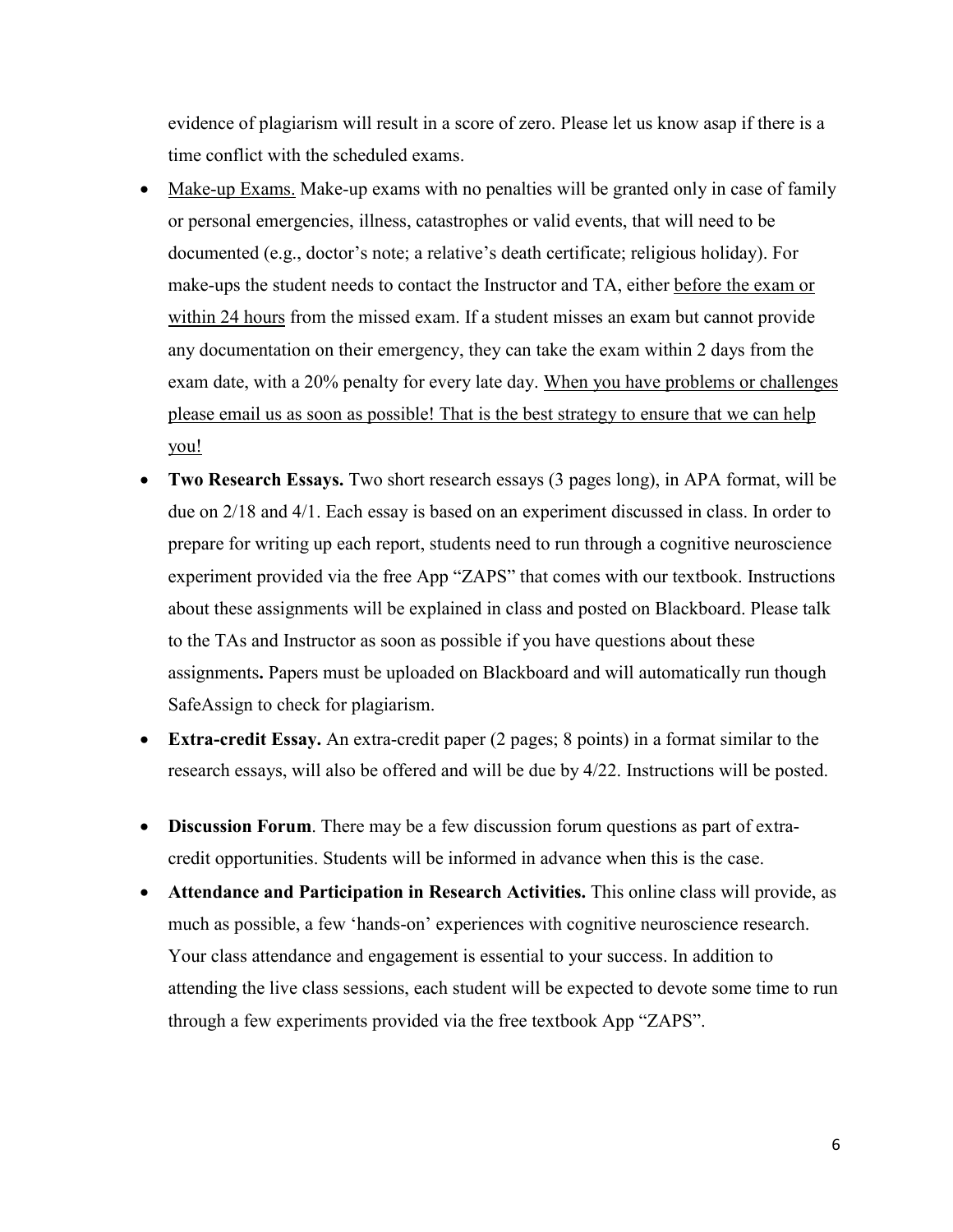**Personalized Feedback.** P**l**ease reach out to the TAs and Instructor if you have questions or want to receive a more personalized feedback, or advice on future assignments. Please take advantage of our office hours to get personalized feedback and help with exams or papers.

**Make-up Exams or Assignments**. Make-up exams or assignments will be granted only in case of family or personal emergencies, illness, catastrophes or valid events, that will need to be documented (e.g., doctor's note; a relative's death certificate; religious holiday). Students need to contact the Instructor and TA, before the exam or before deadlines for assignments. No makeups are offered for extra-credit opportunities.

**Policy on late work**. Late papers will be accepted but 10% of the points will be deducted for each day past the deadline. Both week and weekend days count as late days. For example, if an assignment is turned in 3 days late a 30% penalty will be applied to the paper grade, even if two of these days are saturday and sunday. Late assignments may not have a penalty in case of personal/family emergencies or catastrophes or for valid events (e.g., religious holidays) that will need to be documented. Late work is not accepted for extra-credits.

| Course Requirements        | Points | Grade Percent |
|----------------------------|--------|---------------|
| Exam 1                     | 70     | 20%           |
| Exam 2                     | 70     | 20%           |
| Exam 3                     | 70     | 20%           |
| Exam 4                     | 80     | 23%           |
| 2 Research Essays (30 pts) | 60     | 17%           |
| each)                      |        |               |
| Total                      | 350    | 100%          |

**GRADING POLICY:** Final grades will be determined by total points as follows: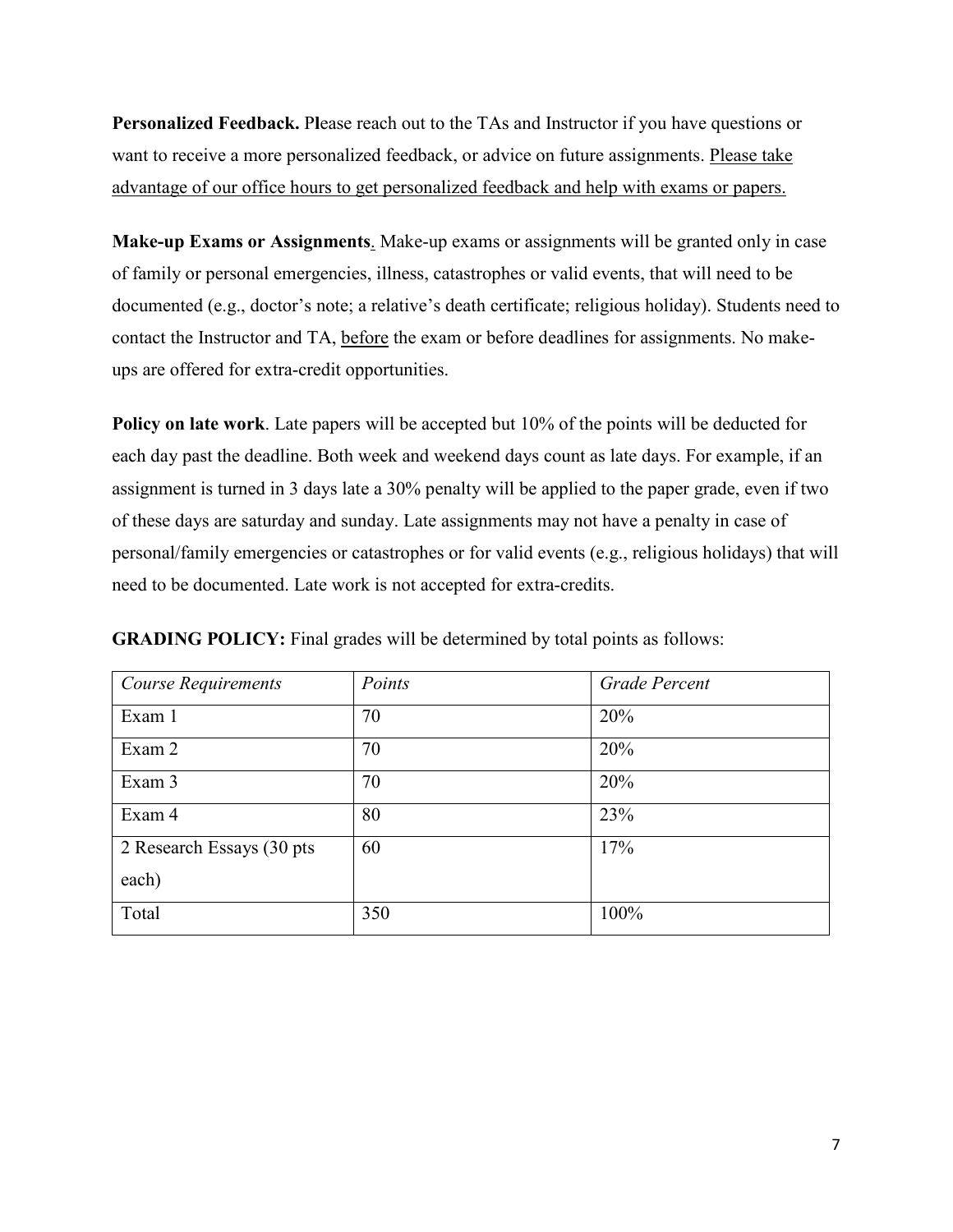| Grade             | Points      |
|-------------------|-------------|
| A: 90 to 100%     | $315 - 350$ |
| B: $80$ to $89\%$ | $280 - 314$ |
| C: 70 to $79\%$   | $245 - 279$ |
| D: 60 to $69\%$   | $210 - 244$ |
| $F: 0$ to 59%     | $0 - 209$   |

**NOTE: All points obtained from exams and assignments, as well as extra credit points, are added up, as a simple addition, to obtain the final grade**. Extra credit points are added to the total score (for instance, if a student has a total score of 310 from exams and assignments, and has also collected 10 extra-credit points, their total score is 320/350, which would result in an A). Regarding the final grade, if a final sum of points is at least .5 away from the next higher raw point, it will be rounded up to the next higher point (e.g., 330.5 will be rounded up to 331).

**Note on the "Incomplete" option**: **Following departmental guidelines, Incompletes are granted only for a documented personal or family emergency towards the end of the semester, that prevent a student from attending class and completing the last few assignments**. Incompletes are not given to students who have not turned in their work regularly from the beginning of classes, or throughout the semester. Incompletes are granted as a result of a prompt conversation with the Instructor, and are never given on a very short notice or at the last moment. The student needs to discuss their emergency with the Instructor asap, and at least a week before the end of the classes, to agree on a plan for finishing their assignments in a timely fashion. Failure to communicate promptly with the Instructor will result in the Instructor not granting an Incomplete.

**Disability Services Notification and LOAs.** Students who have a **letter of accommodation (LOA)** should email the Instructor by the end of the first week to let them know of the LOA, and provide a pdf of the letter, so that we can start planning on the best way to help. Students with LOAs will automatically receive 48-hours extension on any written assignment, and double the time on exams.

UIC is committed to full inclusion and participation of people with disabilities in all aspects of university life. Students who face or anticipate disability-related barriers while at UIC should connect with the **Disability Resource Center (DRC) at [drc@uic.edu,](mailto:drc@uic.edu) or at (312) 413-2183**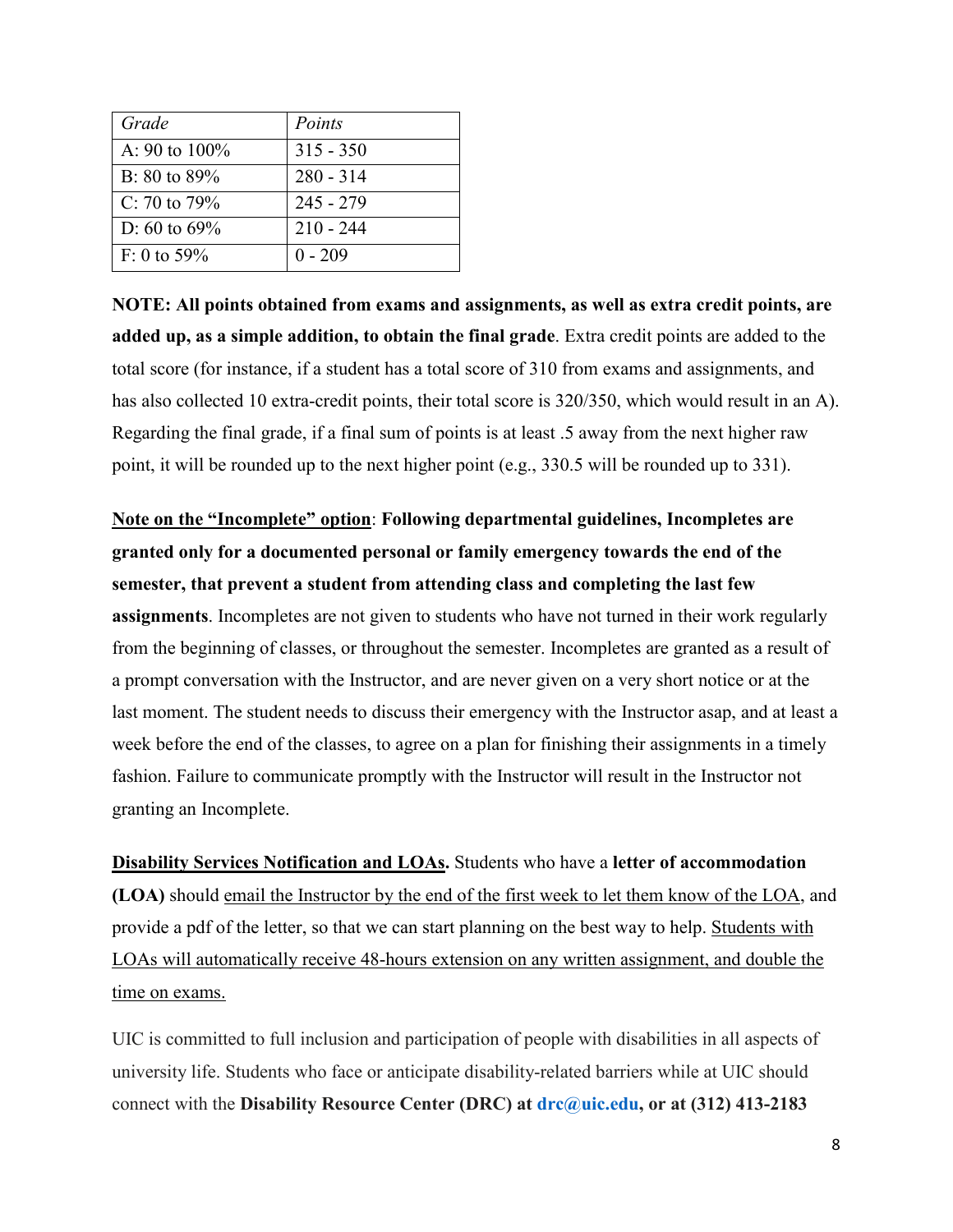**(voice) or (312) 413- 0123 (TDD**) to create a plan for reasonable accommodations. In order to receive accommodations, students must disclose disability to the DRC, complete an interactive registration process with the DRC, and provide their course instructor with a Letter of Accommodation (LOA). Course instructors in receipt of an LOA will work with the student and the DRC to implement approved accommodations

[http://www.uic.edu/depts/oar/campus\\_policies/disability\\_notification.html.](http://www.uic.edu/depts/oar/campus_policies/disability_notification.html)

**Holidays and Religious Days of Special Observance**. Please let us know if you need to miss class or need to reschedule and exam due to a religious holiday. See [https://oae.uic.edu/religious](https://oae.uic.edu/religious-calendar/)[calendar/.](https://oae.uic.edu/religious-calendar/)

**Our Community Agreement**. By submitting your assignments for grading you acknowledge these terms, you declare that your work is solely your own, and you promise that, unless authorized by the instructor or proctor, you have not communicated with anyone in any way during an exam or other online assessment. Let's embrace what it means to be a UIC community member and together be committed to the values of integrity. Let us commit to upholding a class "**Honor Code**" in which we trust one another and engage only in behaviors that reflect our community standards of academic integrity.

**Academic Integrity, Cheating or Plagiarism - Student Community Standards.** UIC is an academic community committed to providing an environment in which research, learning, and scholarship can flourish and in which all endeavors are guided by academic and professional integrity. In this community, all members including faculty, administrators, staff, and students alike share the responsibility to uphold the highest standards of academic honesty and quality of academic work so that such a collegial and productive environment exists. As a student and member of the UIC community, you are expected to adhere to the [Community Standards](https://dos.uic.edu/community-standards/) of integrity, accountability, and respect in all of your academic endeavors. When [accusations of](https://dos.uic.edu/community-standards/academic-integrity/)  [academic dishonesty](https://dos.uic.edu/community-standards/academic-integrity/) occur, the Office of the Dean of Students investigates and adjudicates suspected violations of this student code. Unacceptable behavior includes cheating, unauthorized collaboration, fabrication or falsification, plagiarism, multiple submissions without instructor permission, using unauthorized study aids, coercion regarding grading or evaluation of coursework, and facilitating academic misconduct. What is plagiarism? A student who submits a paper (or parts of a paper) that they or others wrote for other classes, or a paper which in whole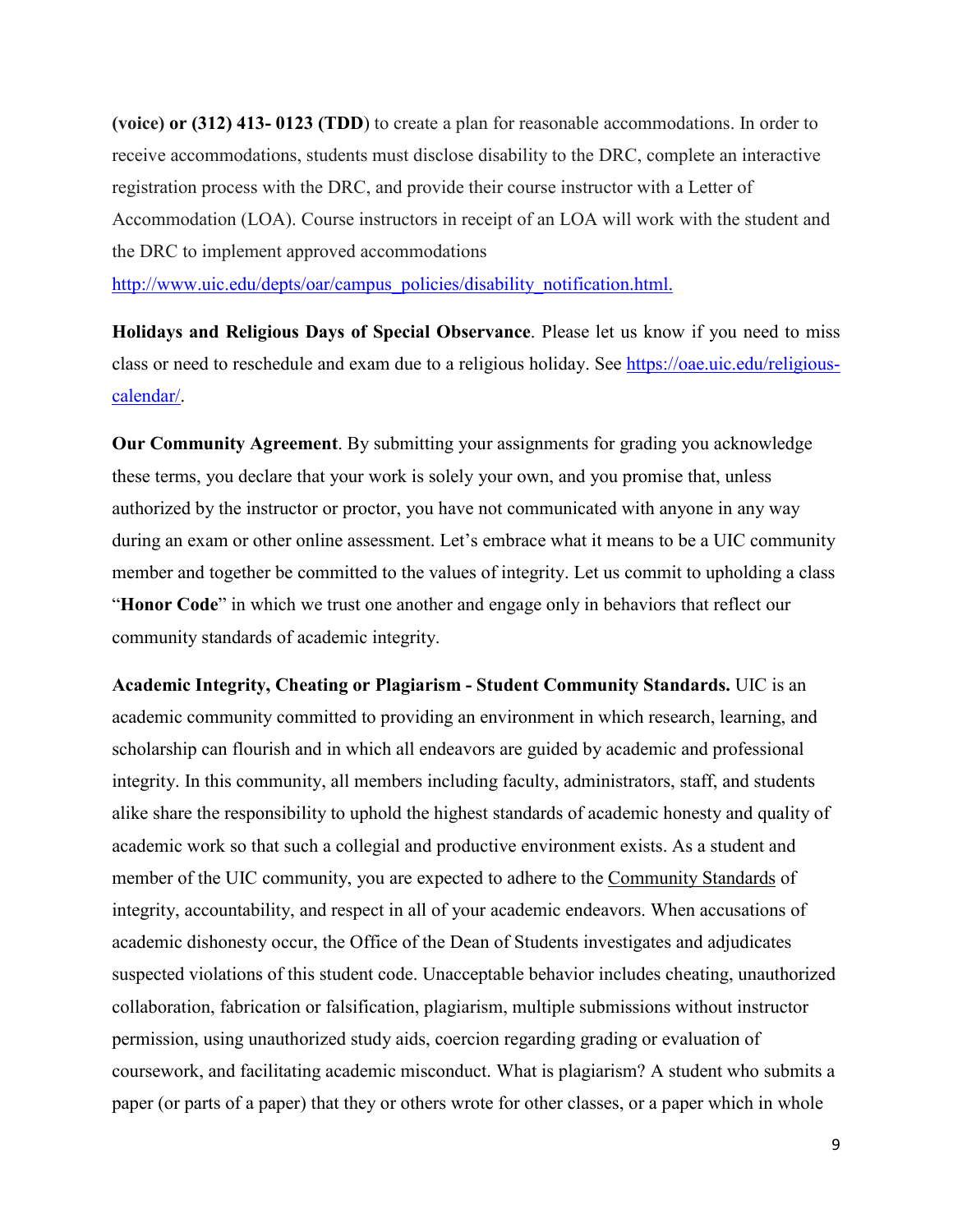or part has been written by someone else, or which contains passages quoted or is paraphrased from another's work without acknowledgement (quotation marks, citation, etc.) is committing plagiarism. Maintain your integrity when completing assignments. To avoid plagiarism, summarize content and concepts in your own words, and cite all the sources you use! If you are unsure about what constitutes plagiarism ask the Instructor and TA, and they will help you. Students who plagiarize work may be subject to various disciplinary actions, including a failing grade on a particular assignment, failure of the entire course, and possible expulsion from the university. Please refer to the UIC Student Handbook [\(https://dos.uic.edu/wp](https://dos.uic.edu/wp-content/uploads/sites/262/2019/01/FINAL-VERSION-2019.pdf)[content/uploads/sites/262/2019/01/FINAL-VERSION-2019.pdf\)](https://dos.uic.edu/wp-content/uploads/sites/262/2019/01/FINAL-VERSION-2019.pdf) and the Student Disciplinary Policy [\(https://dos.uic.edu/wp-content/uploads/sites/262/2020/01/DOS\\_Student-Disciplinary-](https://dos.uic.edu/wp-content/uploads/sites/262/2020/01/DOS_Student-Disciplinary-Policy-2020.pdf)[Policy-2020.pdf\)](https://dos.uic.edu/wp-content/uploads/sites/262/2020/01/DOS_Student-Disciplinary-Policy-2020.pdf) for specific rules regarding these matters./.5wshgq

**Respect for Copyright**. Please protect the integrity of all course materials and content. By enrolling in this course, you agree to honor this request. Be mindful of the hard work and time that instructors and TAs put into creating course materials such as exam and quiz questions, worksheets, lecture videos, and reading materials. Please do not upload course materials not created by you onto third-party websites or share content with anyone who is not enrolled in our course. I am grateful for your cooperation in honoring this important request.

**Electronics Use Policy.** Please turn off your cell phone or set it to vibration during the online class. During class please mute your microphone until you are ready to talk and be respectful when others take their turn talking with their microphone. Loud noises, music or phone ringing during class are not respectful towards others. Students who disrupt class with improper behaviors or excessive use of electronic devices may lose 10 points on their final grade.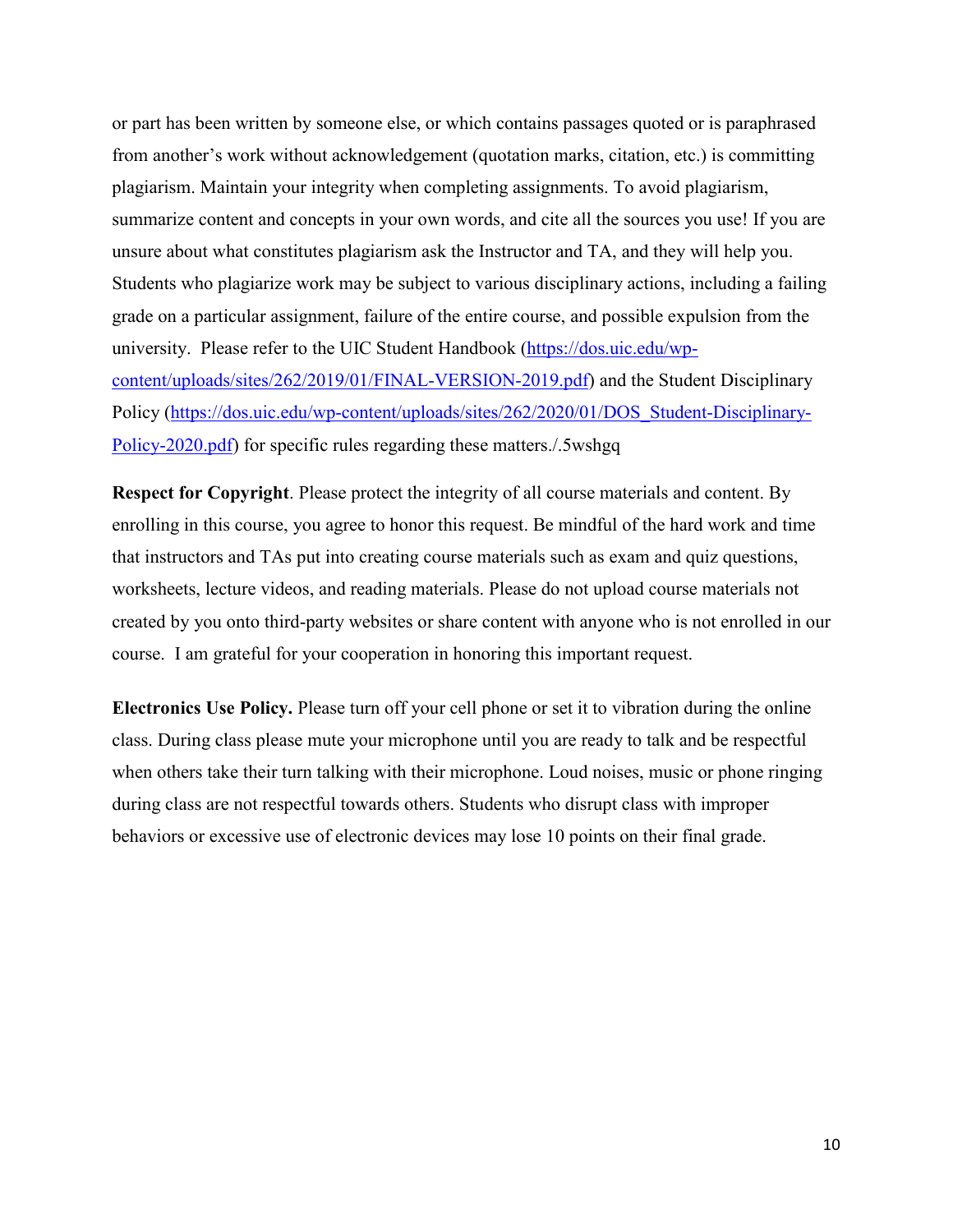# **Course Schedule**

Note: This course schedule may be revised. All revisions will be posted on Blackboard in a timely fashion.

| Week                    | Day          | <b>Date</b> | <b>Topic</b>                                                                                             | <b>Chapters</b> |
|-------------------------|--------------|-------------|----------------------------------------------------------------------------------------------------------|-----------------|
| 1                       | Τ            | 1/12        | Syllabus and Course Introduction<br><b>Discussion Forum: Introduce Yourself</b>                          |                 |
|                         | R            | 1/14        | <b>PART I: Foundations of Cognitive</b><br><b>Neuroscience</b><br>Introduction to Cognitive Neuroscience | Chapter 1       |
|                         |              |             |                                                                                                          |                 |
| $\boldsymbol{2}$        | T            | 1/19        | Principles of Brain Anatomy and Functions                                                                | Chapter 2       |
|                         | $\mathsf{R}$ | 1/21        | Principles of Brain Anatomy and Functions                                                                | Chapter 2       |
| $\overline{\mathbf{3}}$ | T            | 1/26        | Research Methods in Cognitive Neuroscience                                                               | Chapter 3       |
|                         | R            | 1/28        | Research Methods in Cognitive Neuroscience                                                               | Chapter 3       |
| 4                       | T            | 2/2         | <b>PART II: Core Brain Processes</b><br><b>Hemispheric Specialization</b>                                | Chapter 4       |
|                         | R            | 2/4         | Hemispheric Specialization<br>Class Research Demonstration #1 (for Essay<br>1)                           | Chapter 4       |
| $5\phantom{1}$          | T            | 2/9         | <b>EXAM1</b><br>(Chapters: 1,2,3,4)                                                                      |                 |
|                         | R            | 2/11        | Sensation and Perception: Vision                                                                         | Chapter 5       |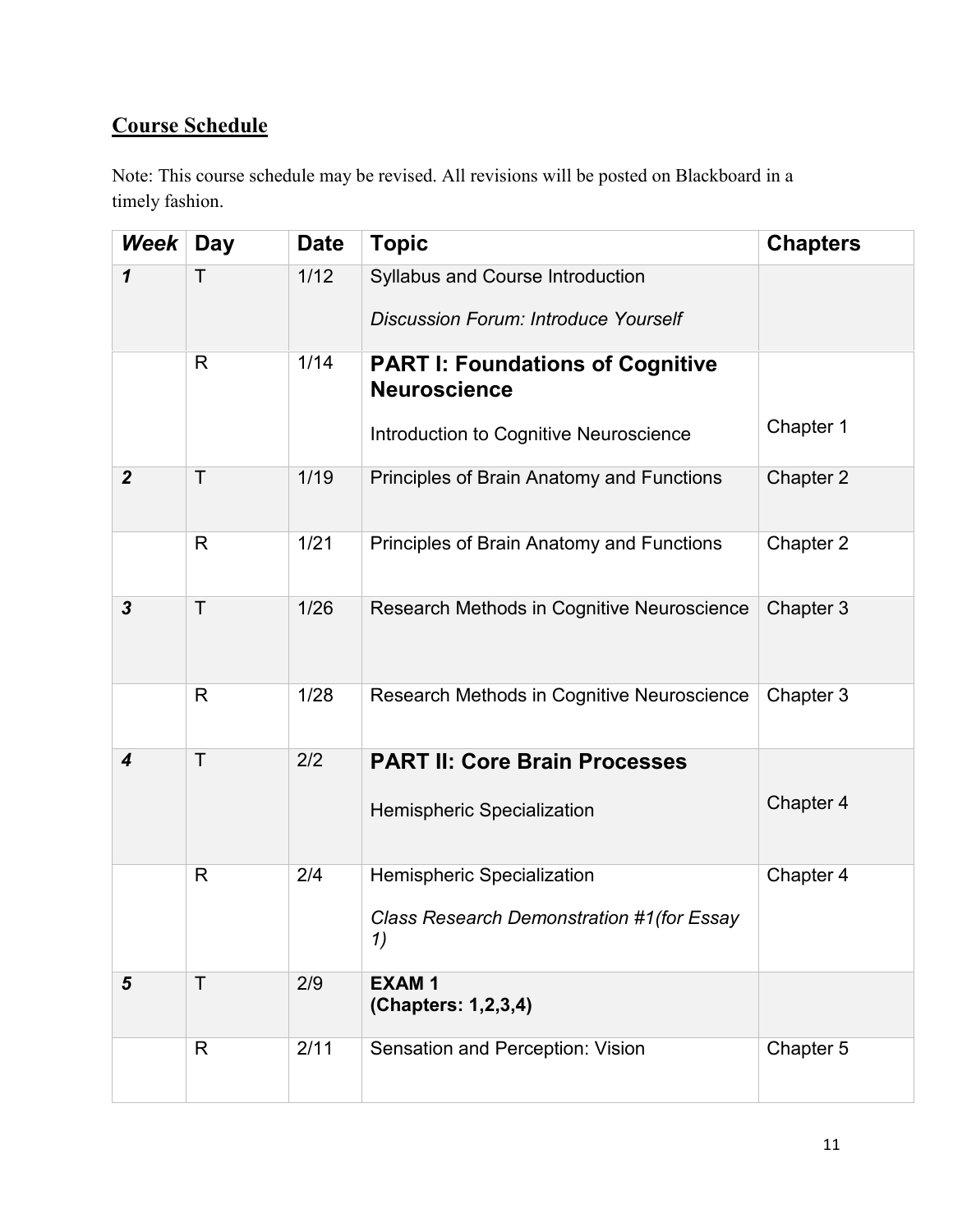| 6                | Τ            | 2/16             | Sensation and Perception: Audition, Somato-<br>sensation                  | Chapter 5                      |
|------------------|--------------|------------------|---------------------------------------------------------------------------|--------------------------------|
|                  | $\mathsf{R}$ | 2/18             | <b>Action and Perception</b><br><b>RESEARCH ESSAY 1 due by midnight</b>   | Chapter 8<br>(selected topics) |
| $\overline{7}$   | $\mathsf{T}$ | 2/23             | <b>Object Recognition</b>                                                 | Chapter 6                      |
|                  | $\mathsf{R}$ | 2/25             | <b>Object Recognition</b>                                                 | Chapter 6                      |
| 8                | $\mathsf T$  | 3/2              | <b>Attention</b>                                                          | Chapter 7                      |
|                  | R            | 3/4              | <b>Attention</b>                                                          | Chapter 7                      |
| $\boldsymbol{9}$ | T            | 3/9              | <b>EXAM2</b><br>(Chapters: 5, 6, 7, parts of 8)                           |                                |
| $\boldsymbol{9}$ | $\mathsf{R}$ | 3/11             | <b>Memory Systems</b>                                                     | Chapter 9                      |
| 10               | $\mathsf{T}$ | 3/16             | <b>Memory Systems</b><br>Class Research Demonstration #2 (for Essay<br>2) | Chapter 9                      |
|                  | R            | 3/18             | Language                                                                  | Chapter 11                     |
|                  | $T - R$      | $3/23 -$<br>3/25 | <b>SPRINGBREAK</b>                                                        |                                |
| 11               | Τ            | 3/30             | Language                                                                  | Chapter 11                     |
|                  | $\mathsf{R}$ | 4/1              | <b>Emotions</b><br>RESEARCH ESSAY 2 due by midnight                       | Chapter 10                     |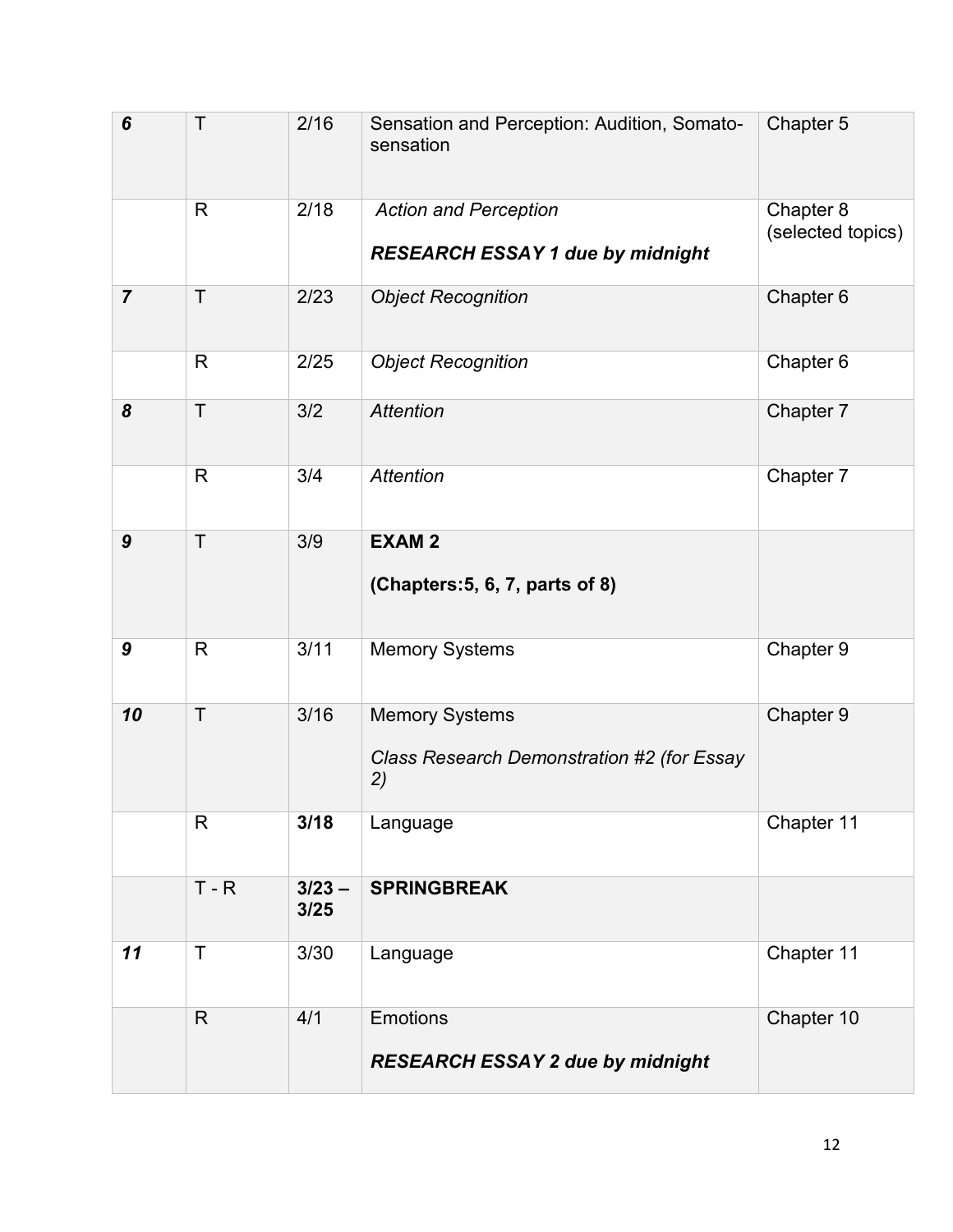| 12                           | Τ            | 4/6    | <b>Emotions</b>                                                                                                                                    | Chapter 10 |
|------------------------------|--------------|--------|----------------------------------------------------------------------------------------------------------------------------------------------------|------------|
|                              | $\mathsf{R}$ | 4/8    | <b>EXAM3</b><br>(Chapters: 9,10, 11)                                                                                                               |            |
| 13                           | Τ            | 4/13   | <b>PART III: Control Systems</b><br><b>Cognitive Control and Executive Functions</b><br>Class research demonstration #3 (for optional<br>Essay #3) | Chapter 12 |
|                              | $\mathsf{R}$ | 4/15   | <b>Cognitive Control and Executive Functions</b>                                                                                                   | Chapter 12 |
| 14                           | T            | 4/20   | <b>Social Cognition</b>                                                                                                                            | Chapter 13 |
|                              | $\mathsf{R}$ | 4/22   | <b>Social Cognition</b><br>Extra-credit Essay #3, due by midnight                                                                                  | Chapter 13 |
| 15                           | T            | 4/27   | Consciousness                                                                                                                                      | Chapter 14 |
|                              | $\mathsf{R}$ | 4/29   | Consciousness                                                                                                                                      | Chapter 14 |
| <b>Finals</b><br><b>Week</b> | M            | $5/3*$ | FINAL EXAM, 10:30 am to 12:30 pm<br>(Chapters 12, 13, 14)<br>*Note that the final exam is on a Monday at 10:30<br>am                               |            |

## **RESOURCES FOR STUDENTS**

The **UIC Library** is located both on east and west campus, provides access to resources, study rooms, and research support both online via chat and in person. At Daley Library on the east side of campus, stop by the reference desk in the IDEA Commons, or make an appointment for research help on either side of campus. Learn more about library policies at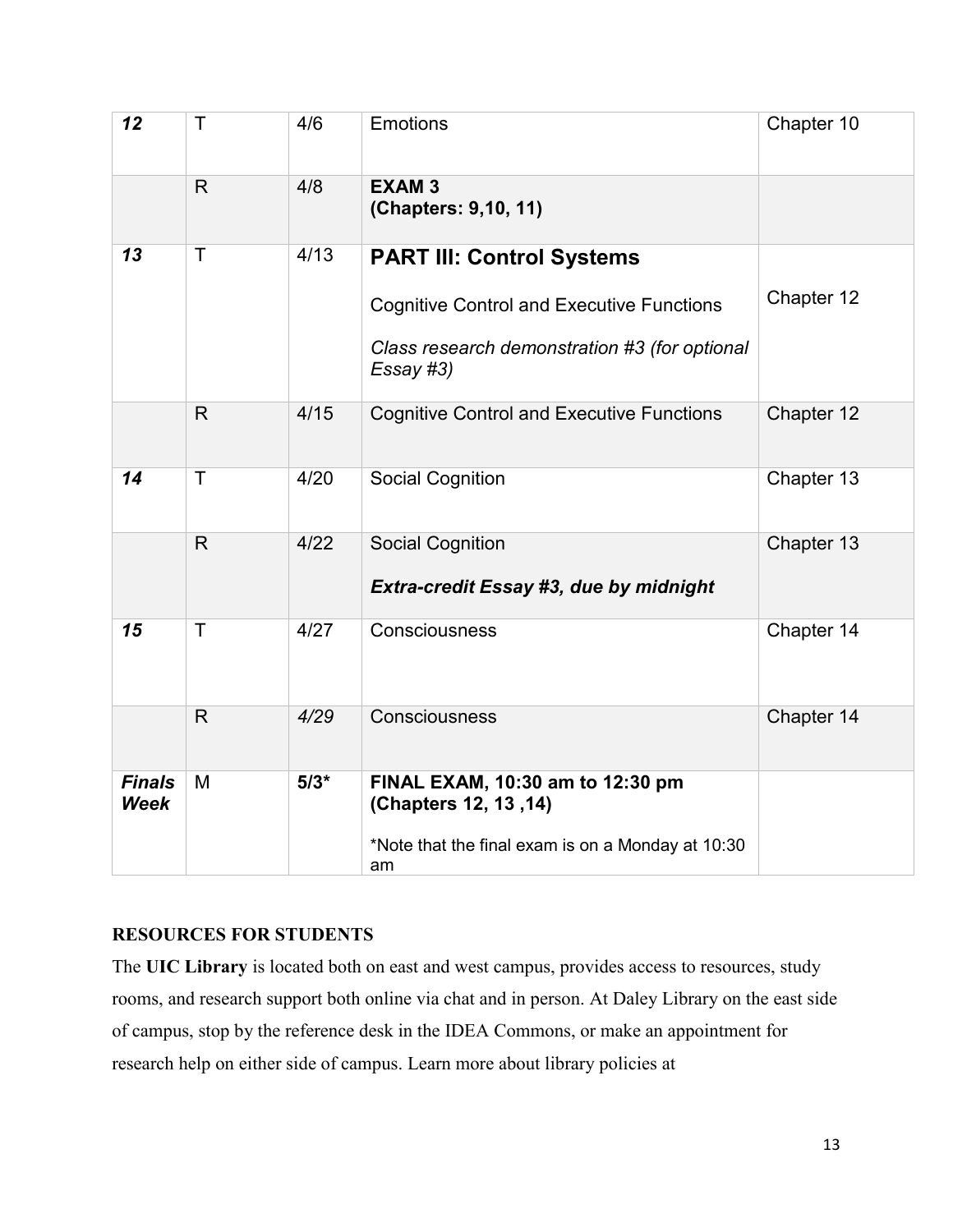[http://library.uic.edu/.](http://library.uic.edu/) To find research materials in specific subject areas view the Research Guides at<http://researchguides.uic.edu/>

The **UIC Writing Center.** The UIC Writing Center provides excellent online resources to help students with paper writing in general. In addition to working with us on specific written assignments, we strongly recommend that you take advantage of the UIC Writing Center resources, especially if writing has been a challenge for you in the past, or if you do not have a lot of experience with writing scientific papers. To learn more or set up an appointment: **[https://writingcenter.uic.edu/.](https://writingcenter.uic.edu/)**

The **Academic Center for Excellence (ACE)** can help if you feel you need more individualized instruction in reading and/or writing, study skills, time management, etc. Please call (312) 413- 0031 or visit<https://ace.uic.edu/> for more information.

The **Math and Science Learning Center**, located in the Science and Engineering South Building (SES) at 845 W. Taylor St. 3rd Floor, Room 247, is a meeting place for students in Math, Biological Sciences, Chemistry, Earth and Environmental Sciences, and Physics. At the MSLC, students can meet with graduate teaching assistants for tutoring in 100-level courses, arrange informal group study sessions with other students, or meet up with friends to attend one of the workshops, seminars, or other activities sponsored by the SLC during the semester. Visit the website at [https://mslc.uic.edu/,](https://mslc.uic.edu/) call 312-355-4900, or email at [mslc@uic.edu.](mailto:mslc@uic.edu)

The **UIC Wellness Center.** The UIC Wellness Center [\(https://wellnesscenter.uic.edu/resources](https://wellnesscenter.uic.edu/resources-and-services/)[and-services/\)](https://wellnesscenter.uic.edu/resources-and-services/) provides many useful resources on Wellness, and useful guidelines on how to manage and navigate your online classes: [https://wellnesscenter.uic.edu/news-stories/how-to](https://wellnesscenter.uic.edu/news-stories/how-to-navigate-online-classes/)[navigate-online-classes/.](https://wellnesscenter.uic.edu/news-stories/how-to-navigate-online-classes/)

**Counseling Resources for Students**. Counseling Services are available for all UIC students. You may seek free and confidential services from the Counseling Center at [www.counseling.uic.edu.](http://www.counseling.uic.edu/) The Counseling Center is located in the Student Services Building; you may contact them at (312) 996-3490 during normal business hours (M-F, 9 am - 5 pm). If calling after hours, press 2 to be connected to a crisis counselor. In addition to offering counseling services, the Counseling Center also operates the InTouch Crisis Hotline from 6:00 p.m.-10:30 p.m. They offer support and referrals to callers, as well as telephone crisis interventions; please call (312) 996-5535. Furthermore, the **Office of Applied Psychological Services** (OAPS) at UIC offers mental health